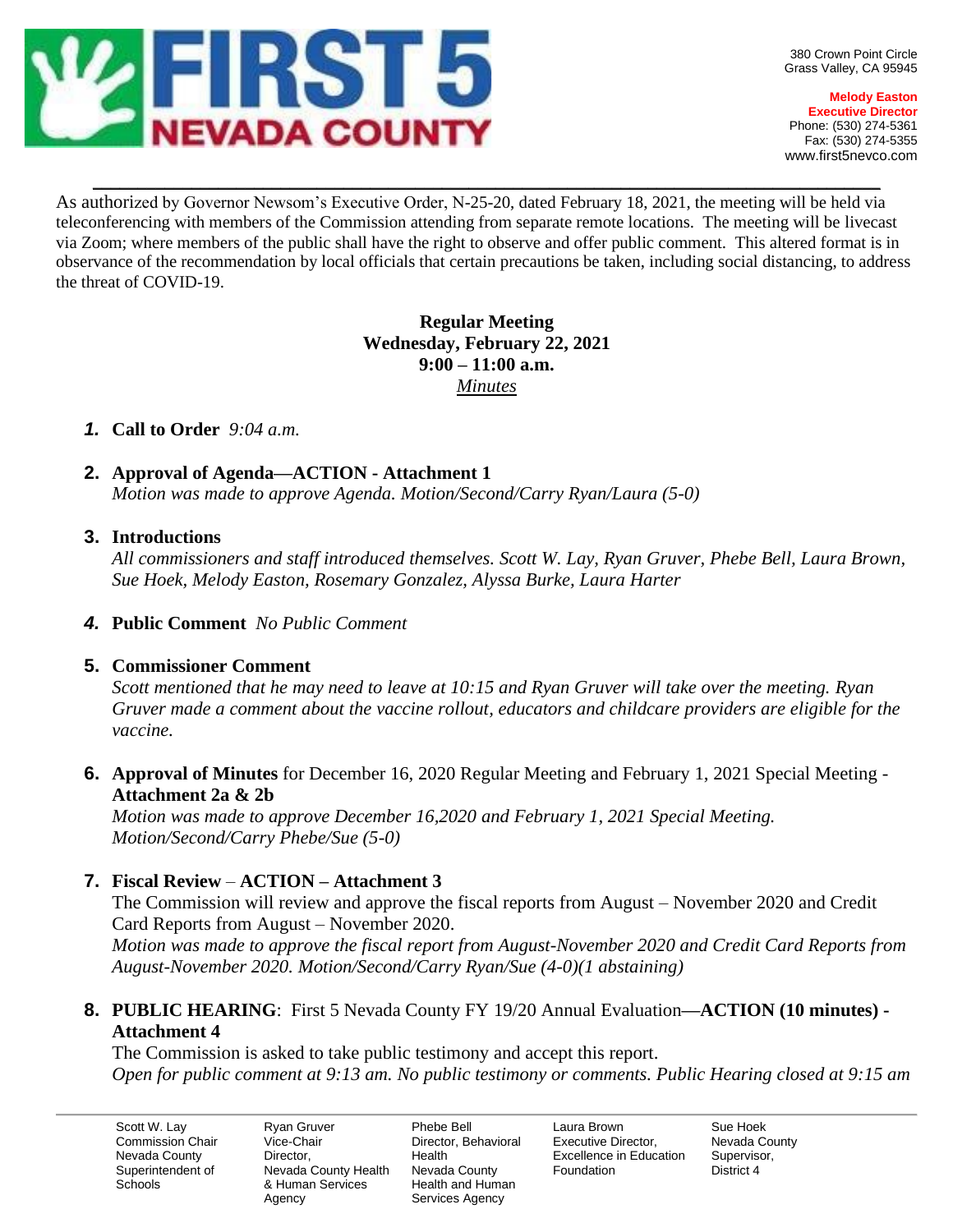### **9. PUBLIC HEARING**: First 5 California Annual Report**—ACTION (15 minutes) - Attachment 5**

The Commission is asked to take public testimony and acknowledge receipt of this report. *Public Hearing opened at 9:15am. No public testimony or comments. Public Hearing closed at 9:17 am*

### **10. Updated Meeting Calendar - DISCUSSION - Attachment 6**

The Commission will review the updated meeting calendar for the remainder of 2020-2021. *Some shifts were made due to more special commission meetings than normal to accommodate to schedules and worked around the RFP process and funding information from First 5 California.* 

#### **11. Funding Process - Discussion - Attachment 7**

Staff will share the process for reviewing and scoring completed funding applications. Review meeting scheduled for March 17, 2021.

*Melody discussed the process for reviewing and scoring the funding applications. Binders will be provided for all commissioners so that scoring can take place before the March 17th meeting.*

#### **12. Home Visitation Coordination Grant - DISCUSSION**

The Commission will receive an update on the HV Coordination grant process from Community Collaboration Coordinator Alyssa Burke.

*Alyssa was invited to the meeting to update the commissioners on the work that is being done with the Home Visiting Coordination Effort. Alyssa has been meeting with many home-based programs within Nevada County and collecting data to provide what data looked like prior to Covid and after Covid. She is also creating a flyer with all the different home visiting resources in Nevada County that has all the resources along with contact information and eligibility requirements and guidelines. As she is gathering information, she is seeing areas with gaps and would like to build bridges to fill the gaps to get the families connected to the services to help them get the benefits and address their needs.* 

# **13. Budget Review – ACTION – Attachment 8**

The Commission will review and approved the revised 2020-2021 budget. A preliminary 2021-2022 Budget will be presented during the next Commission meeting.

*The only change to the budget is accounting for the Home Visiting Coordination Grant. Motion was made to approve the revised 2020-2021 budget. Motion/Second/Carry Laura/Sue (5-0)*

# **14.Executive Director's Report—DISCUSSION - Attachment 9**

The Executive Director will provide highlights from her written report:

● First 5 CA/First 5 Association Update

*First 5 CA continues to release marketing materials for Earned Income Tax Credit and Covid-19 vaccinations for childcare providers. Rosemary shares them on First 5 Nevada County Facebook and Instagram pages. First 5 Association is working with a consultant to create a workplan to guide our work in the Race, Equity, Diversity, and Inclusion (REDI) space. It will provide counties with tools to address policies, practices, and procedures. They are also promoting the importance of partnering with Local Medi-Cal managed care plans. Melody will begin working on it as it aligns well with the shift of MAA Billing.* 

• Emergency Supplies and Books *Rosemary is working with community partners to distribute cleaning and PPE supplies. 600 book bags with 3 bilingual books are being distributed to Tahoe-Truckee arae and the Western Nevada* 

**This agenda was posted on the web at www.first5nevco.com. Posted on February 18, 2021.**

**Upon request, First 5 Nevada County will provide written agenda materials in appropriate alternative formats, or disability-related modification or accommodation, including auxiliary aids or services, to enable individuals with disabilities to participate in public meetings. A request should include your name, mailing address, phone number and brief description of the requested materials and preferred alternative format or auxiliary aid or service. We will process your request as quickly as possible. Requests should be sent to: Melody Easton at First 5 Nevada County, 380 Crown Point Circle, Grass Valley, CA 95945, or rosemary@first5nevco.org.**